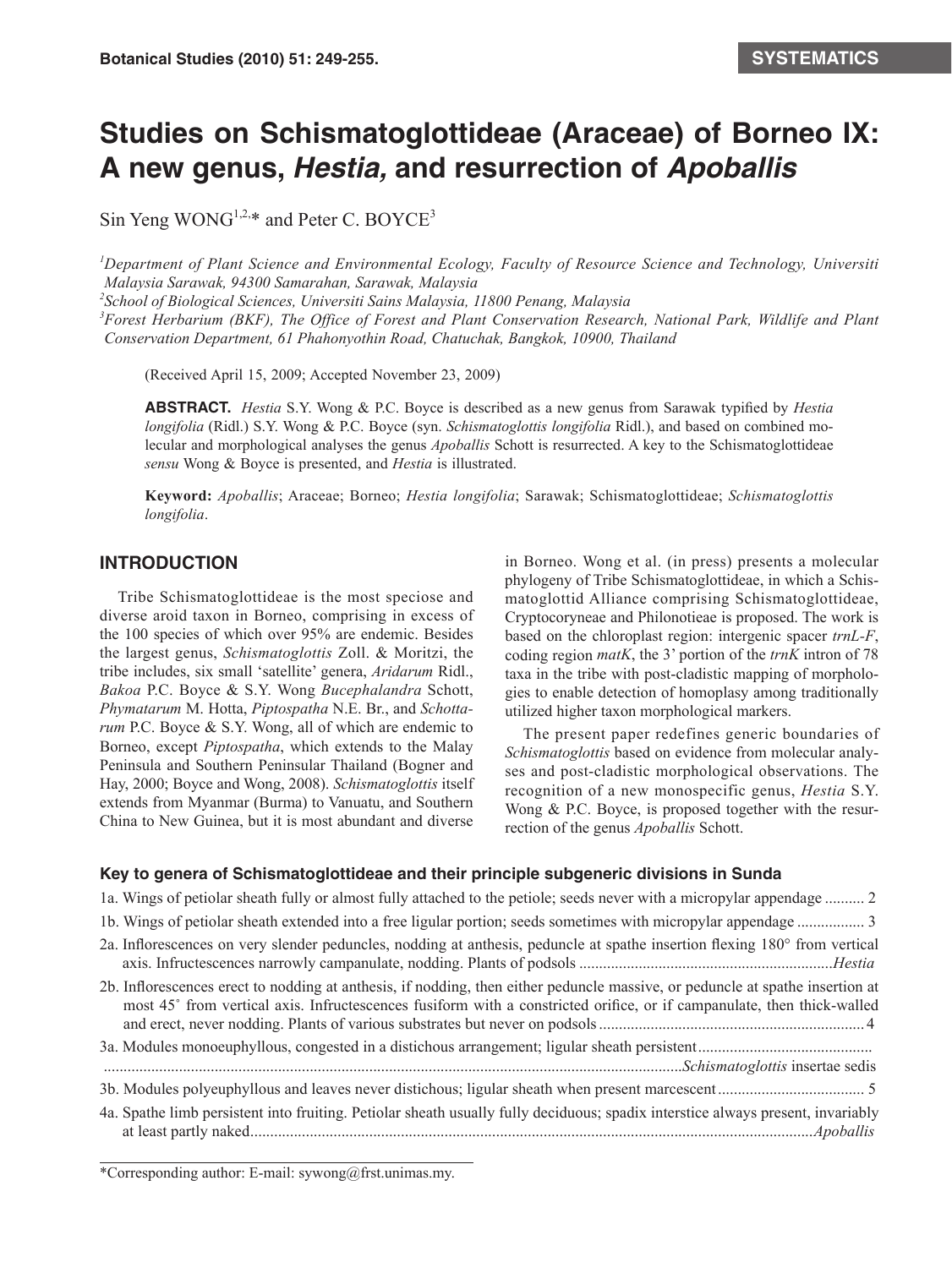| 4b. Spathe limb deciduous during anthesis, or marcescent. Petiolar sheath persistent or marcescent; interstice where                                                                                                                                                                                                                                                                                                                                                                                   |
|--------------------------------------------------------------------------------------------------------------------------------------------------------------------------------------------------------------------------------------------------------------------------------------------------------------------------------------------------------------------------------------------------------------------------------------------------------------------------------------------------------|
|                                                                                                                                                                                                                                                                                                                                                                                                                                                                                                        |
|                                                                                                                                                                                                                                                                                                                                                                                                                                                                                                        |
|                                                                                                                                                                                                                                                                                                                                                                                                                                                                                                        |
| 6b. Thecae of anther each with a horn- or needle-like projection, although these sometimes visible only after female                                                                                                                                                                                                                                                                                                                                                                                   |
| 7a. Spadix almost completely adnate to spathe; male flowers mostly sterile with a narrow zone of fertile flowers exposed<br>by the spathe opening; peduncle declinate during fruit maturation but twisting to become semi-erect at fruit maturity;<br>spathe persistent into fruiting, and then at fruit maturity swiftly drying, reflexing and opening basally by tearing at<br>peduncle insertion to expose fruits but remaining distally convolute and while in this situation clasping the spadix. |
| 7b. Spadix either entirely free or only part of the female flower zone which is adnate to spathe; male flowers all fertile;<br>peduncle erect (and then spathe limb caducous) or declinate (and spathe persistent) throughout the fruit dispersal;<br>spathe limb either caducous early in anthesis or persistent until fruit maturity and then falling, still fresh, to reveal                                                                                                                        |
| 8a. Spathe limb caducous early in anthesis (generally between female and male anthesis); peduncle erect at fruit dispersal;<br>fruiting spathe a funnel-form splash-cup; spent parts of spadix falling post fertilization to leave only the female flower                                                                                                                                                                                                                                              |
| 8b. Spathe limb persistent; peduncle declinate at fruit dispersal; fruiting spathe caducous prior to fruit dispersal, not<br>forming a splash-cup; male and sterile flowers shedding post-anthesis to reveal an obscurely spirally-scarred spadix<br>axis with the fertilized ovaries on a naked stipe revealed by the loss of subpistillar sterile flowers; pistils free  Ooia                                                                                                                        |
| 9a. Thecae with needle-like projection extending only after female anthesis; projection tipped with a weakly peltate ovate-                                                                                                                                                                                                                                                                                                                                                                            |
| 9b. Thecae with a horn- or needle-like projection present prior to female anthesis; with the projection pointed and never                                                                                                                                                                                                                                                                                                                                                                              |
|                                                                                                                                                                                                                                                                                                                                                                                                                                                                                                        |
| 10b. Sterile interstice absent or with truncate staminodes; anthers nearly always with the top excavated (except A.                                                                                                                                                                                                                                                                                                                                                                                    |
|                                                                                                                                                                                                                                                                                                                                                                                                                                                                                                        |
|                                                                                                                                                                                                                                                                                                                                                                                                                                                                                                        |
| 12a. Thecae of anther without horn- or needle-like projections; ovules on parietal placenta; seeds without a micropylar                                                                                                                                                                                                                                                                                                                                                                                |
| 12b. Thecae of anther, each with horn- or needle-like projections; ovules on basal placanta; seeds with a long, hooked                                                                                                                                                                                                                                                                                                                                                                                 |
|                                                                                                                                                                                                                                                                                                                                                                                                                                                                                                        |
|                                                                                                                                                                                                                                                                                                                                                                                                                                                                                                        |
|                                                                                                                                                                                                                                                                                                                                                                                                                                                                                                        |
| 14b. Petiole usually sheathing for at least a third of its length (rarely less); foliage leaves not alternating with cataphylls15                                                                                                                                                                                                                                                                                                                                                                      |
| 15a. Inflorescence erect; spathe limb irregularly crumbling and breaking away at or after male anthesis; small to medium                                                                                                                                                                                                                                                                                                                                                                               |
| 15b. Inflorescence nodding; spathe limb clasping the spadix and more or less marcescent after anthesis, finally falling with                                                                                                                                                                                                                                                                                                                                                                           |

**Hestia** S.Y. Wong & P.C. Boyce, gen. nov.—Typus: *Hestia longifolia* (Ridl.) S.Y. Wong & P.C. Boyce, comb. nov. Figure 1

*Herbae terrestris. Rhizomae in solum podzolicus infossus penitus. Surculi hapaxanthicus ad basin valde facile*  *disarticulates. Inflorescentiis numerosus, nutans ab pedunculis basin spathibus profunde flexis. Flores masculi 1-3-andricis; flores feminei ovarium ovoideum, 2-loculare, ovulum plura ad parietalum loculi insertum. Parte femina sparsiflora, parte mascula valde densiflora, staminodia ad*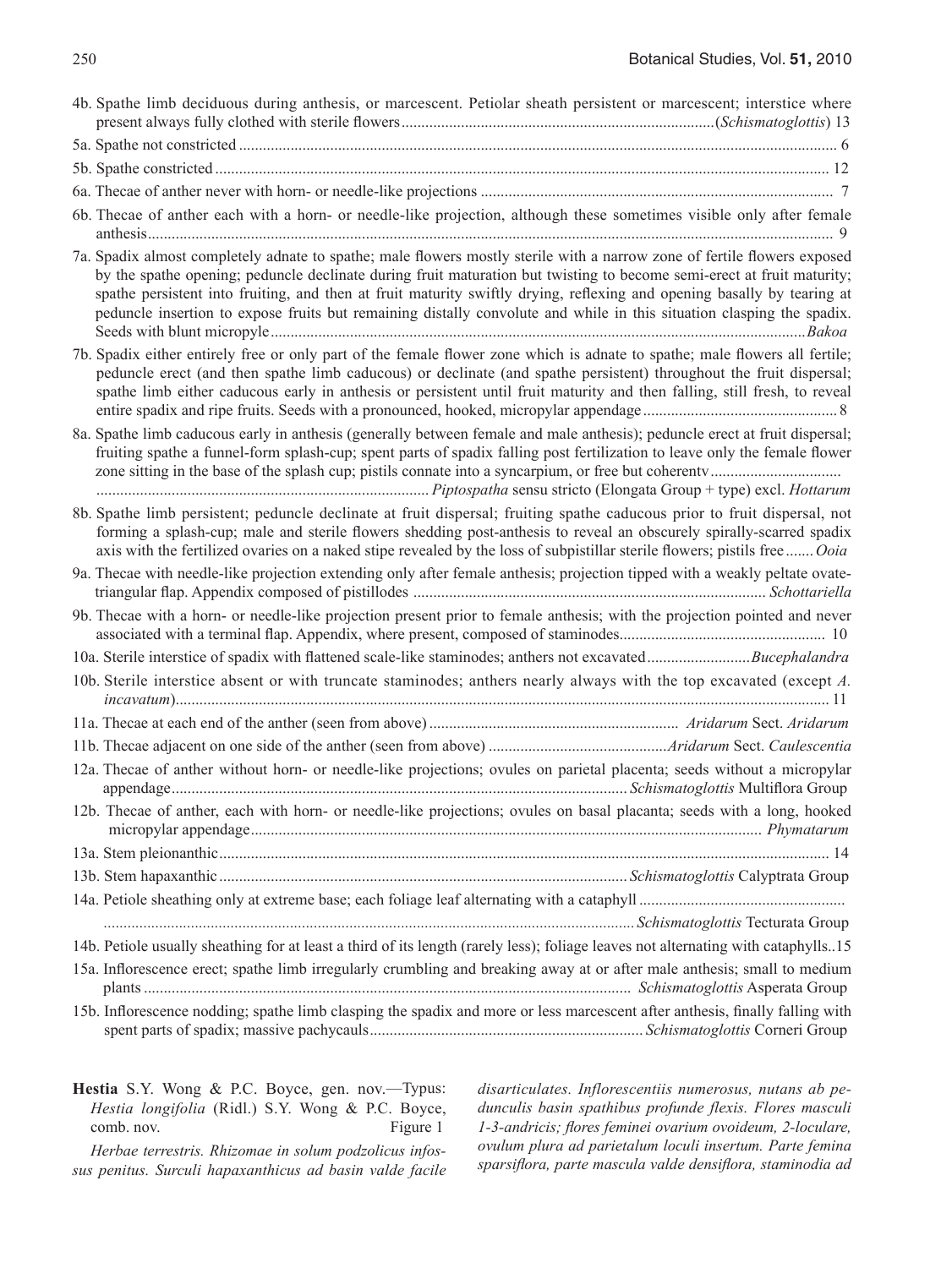*basim et paullo apicem habens, baccae carnosae densiter dispositae in spathae fructiferorum anguste-campanulatum persistens*.

Moderate clump-forming herb. *Stem* hypogeal, hapaxanthic, usually very deeply buried in the peat layer, shoots disarticulating readily from stem. *Leaves* few per module but modules usually superposed to form dense clumps; *petiole* D-shaped, with the abaxial angles rounded to acute, sheathing in the lower part; wings of the sheath tapering, fully attached except for distal briefly ligulate portion; *lamina*



**Figure 1.** *Hestia longifolia* (Ridl.) S.Y. Wong & P.C. Boyce. A, Plant in habitat on podsol; B, Nodding inflorescences, the inflorescence to the left at female anthesis; upper right at male anthesis, lower right post-anthesis with spathe beginning to degrade prior to being shed; C, Spathe slightly gaping at female anthesis; D, Spadix with the spathe removed artificially to reveal the female and male flower zones; E, Inflorescence post-anthesis with spathe limb rotting at junction of lower spathe, later to be shed together with spent part of spadix; F, Infructescences with the distinctive narrowly campanulate lower spathe; G, Fruits.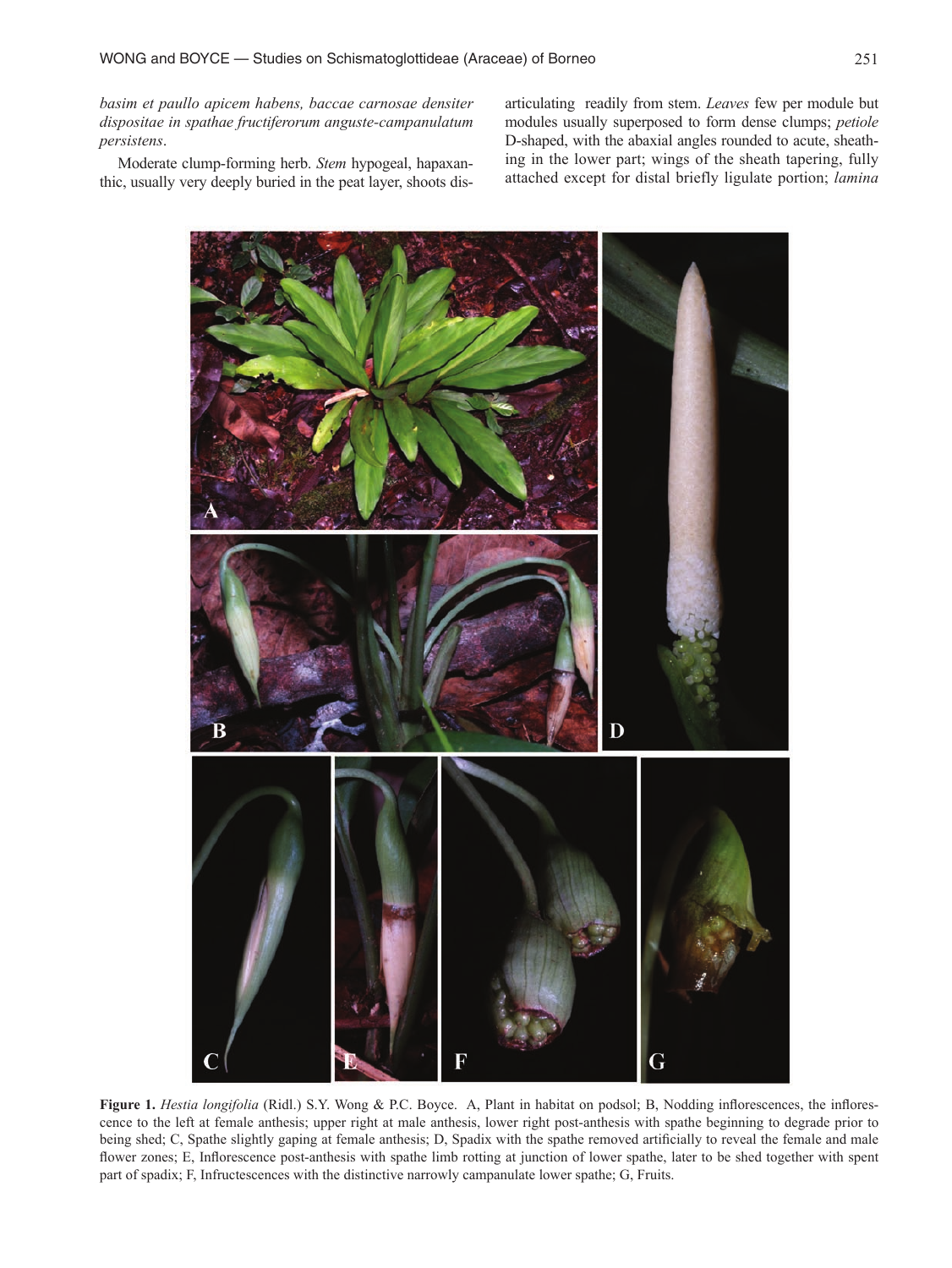oblonceolate, the base attenuate to narrowly rounded, the apex shortly acuminate and mucronate, the mucro solid; *primary veins* c. 6-8 per side, flush adaxially, barely prominent abaxially, *interprimary veins* irregularly present, *secondary* and *tertiary venation* inconspicuous and flush with the lamina. *Inflorescences* sequentially maturing synflorescence; *peduncle* very slender, wiry, suberect and elongating in fruit), *inflorescence* nodding from the apex of the peduncle; *spathe* narrowly cylindrical, long mucronate apically; lower spathe, narrowly ovoid, differentiated from spathe limb by a weak constriction; *limb* narrowly lanceolate, clasping and very slightly inflating and gaping at anthesis, thence deliquescent-deciduous; *spadix* equalling limb portion of spathe in length; *female flower zone*, adnate to the spathe; *interpistillar staminodes* few amongst the ovaries, mainly concentrated into a somewhat interrupted single row along the spathe/spadix adnation and another basally at the insertion of the spadix on the spathe/peduncle; *pistils* globose, rather distant; *stigma* button-like, sessile; *ovules* few on a basal placenta; *interstice staminodes*, slender-stalked, apically narrowly clavate, a little higher than the pistils; *male flower zone* cylindric; *stamens* close-packed, some with filaments partially united forming dimerous to trimerous male flowers, others solitary; *anthers* ±dumbbell-shaped from above with the connective forming a slight dome between the thecae; thecae opening through apical slit-like pores; pollen dusty; *appendix* tapering-cylindric to very narrowly ovoid, composed of very close-packed columnar flat-topped staminodes. *Fruiting* spathe narrowly campanulate, nodding, long-persistent, at fruit maturity deliquescing starting from the margin backwards towards the peduncle, and splitting longitudinally, fruits falling whole. *Fruit* ovoid-globose to somewhat compressed, ripening green, stigmatic remains dark brown. *Seeds* ellipsoid, strongly longitudinally ribbed, medium brown.

*Distribution.* MALESIA: disjunct between the Malay Peninsula, where it is known to only from Perak, and Borneo, where it is known from numerous but widely scattered localities in Sarawak and Brunei.

*Habitat.* In kerangas formations in lowland rain forest and lowland hill forest, and regrowth, always occurring on raised podsols in swampy areas, sometimes near streams to c. 250 m alt.

*Notes.* This is a very distinctive genus easily recognised by the rather numerous nodding inflorescences on relatively very long slender wiry peduncles. There is only a weak constriction present between the lower spathe and upper spathe and the orifice of the lower spathe is open during fruiting. The entire non-female portion of the spadix often dries and adheres to the spathe limb with the whole combined unit shedding.

*Hestia longifolia* has vegetative modules that readily disarticulate from the deep-seated rhizome. The function of the disarticulation in this podsol-obligated species is not clear, but it is speculated that it may be an adaption to fire resistance in a highly fire-prone habitat. Perhaps enabling the shoot unit to be destroyed in some way prevents damage to the main perennating system.

*Etymology*. *Hestia* is named for the daughter of Cronus and Rhea, she was one of the twelve Olympians until replaced by Dionysus. Hestia was the Roman Goddess of the hearth and its fire, and was accorded special honour at feasts and sacrifices. She was also the Goddess of Chastity. The name is chosen in allusion to the fire-prone habitat of the single species, and the barely opening spathe.

**Hestia longifolia** (Ridl.) S.Y. Wong & P.C. Boyce, comb. nov.

Basionym: *Schismatoglottis longifolia* Ridl. J. Bot. 40: 37 (1902) Type: Malaysia, Perak, Bukit Larut, *King's Collector* 1967 (Lecto: K!, selected by Hay, in Sandakania 7 (1996) 26).

*Specimens examined.* **MALAYSIA.** PERAK: Tanjong Pondok, *Burkill & Hanif 13246* (K, SING); Maxwell's Hill, *Curtis 2082* (SINGT); Bukit Larut, *Hay et al. 9063*  (UPM); Taiping Hill, *Henderson 10253* (SING); Taiping, along rd to Maxwell's Hill, *Nicolson 1069* (SING); Kuala Temangoh, *Ridley 14307* (SING); Gunung Hijau, *Ridley s.n.* (SING); 'Perak Hills', *Ridley s.n.* (K); Maxwell's Hill, *Ridley s.n.* (SING); Relau Tujor, *Wray 1784* (CAL), *2193*  (CAL, SING). SARAWAK: Kuching Division: just outside Kubah NP, above intake dam on Sg. Bungen, *Boyce 770* (K); Bau, Kampung Grogo, 1 Mar 2004, *P.C. Boyce & Jeland ak Kisai AR-233* (SAR); Bau, Kampung Grogo, 3 Jun 2004, *P.C. Boyce & Jeland ak Kisai AR-433* (SAR); Bau, Gunung Towai, 16 Oct 2004, *P.C. Boyce & Jipom ak Tisai AR-730* (SAR); Bau. Kampung Bogag, Gunung Tibugai, 01°21'31.1"; 110°03'48.7", 6 Jan 2005, *P.C. Boyce & Jeland ak Kisai AR- 948* (SAR); Bau, Kampung Bogag, Gunung Tibugai, 01°21'31.1"; 110°03'48.7", 12 Jan 2005, *P.C. Boyce, R. Kneer & Jeland ak Kisai AR-960* (SAR); Bau, Kampung Grogog, 18 Jun 2005, *P.C. Boyce & Jeland ak Kisai AR-1239* (SAR); Bau, Krokong, Kampung Tringgus, Sungai Bong, 01°15'32.2"; 110°05, 27 Jun 2006, *P.C. Boyce, Jeland ak Kisai & Wong Sin Yeng AR-1847* (SAR); Matang, Kubah National Park, Sg. Senduk trail, 01°37' 24.1"; 110°10'04.5", 4 Aug 2007, *P.C. Boyce, Wong Sin Yeng & Simon Maclean AR-2133* (SAR); Bau, Bongo Range, trail to Tegora Mine, 01°19'41.5"; 110 °09'19.0", 8 Sep 2007, *P.C. Boyce, Wong Sin Yeng & Alexander Kocyan AR-2192* (SAR); Serian, *Brooke 9605* (L). Sarikei Division: Sarikei, Ulu Sarikei, Rumah Nyuka, 23 Oct 2006, *P.C. Boyce & Wong Sin Yeng AR-2042* (SAR). Kapit Division: Belaga, km 10 Bakun - Bintulu-Miri road junction, 02°50'51.7"; 114°01'57.6", 11 Oct 2005, *P.C. Boyce, Jeland ak Kisai & Jipom ak Tisai AR-1417* (SAR). Limbang Division: Limbang, Nanga Medamit, Mulu N.P., trail from Camp 5 to Kuala Terikan, 04°12'58.0"; 114° 53' 20.1", 29 Sep 2007, *P.C. Boyce et al. AR-2227* (SAR); Limbang, Nanga Medamit, Mulu N.P., Sungai Abun Kiri, tributary from Sungai Terikan, from the back of Mentawai Research Station, 04°14'07.4"; 114°52'27.6", 2 Oct 2007, *P.C. Boyce et al. AR-2286* (SAR); Limbang, Nanga Medamit, Mulu N.P., trail from Kuala Terikan to Camp,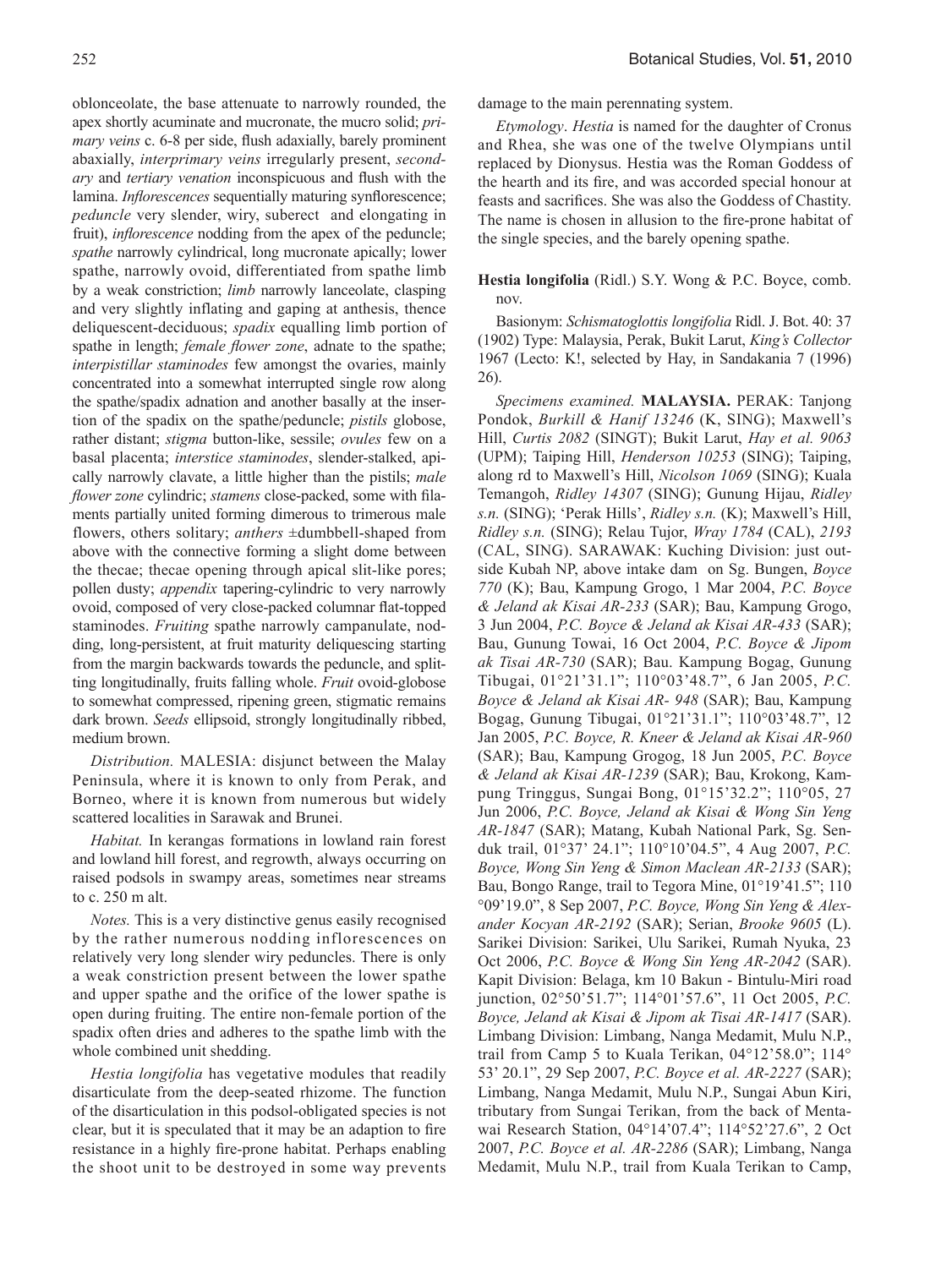04°12'58.0"; 114°53'20.1", 3 Oct 2007, *P.C. Boyce et al. AR-2322* (SAR). BRUNEI: Luang Kolom, *Bernstein JHB228* (K); Brunei Muara District: Lumapas, Bukit Lumapas, *Bygrave et al. 46* (K); Belait District: Labi, Sg. Rampayoh, *Coode et al. 7297* (K); Labi, Sg. Rampayoh, *Dransfield et al. 1283* (K). Tutong District: Ukong, Andulau FR, Bukit Besong, *Dransfield et al. 1146* (K).

#### **Resurrection of** *Apoballis*

**Apoballis** Schott, Oesterr. Bot. Zeit. 8: 318. 1858.—Type: *Apoballis neglecta* Schott ≡ *Schismatoglottis rupestris*  Zoll. & Moritzi ex Zoll.

Herbaceous. *Stem* pleionanthic, epigeal, erect to decumbent. *Leaves* few to many, often clustering terminally; *petiole* usually glabrous, sometimes minutely puberulent, leaf sheath fully attached, tapering, persistent to slowly degrading in the marginal distal part; *lamina* oblonceolate to ovato-sagittate, sometimes variegated, glabrous adaxially and abaxially, basal cuneate to saggitate, apex acute to long acuminate; primary and secondary venation bipinnate, tertiary venation obscure. *Inflorescence* solitary or synflorescence, up to 5 together; *spathe* long, up to 20 cm; *lower spathe*, ovoid, differentiated from the spathe limb with gradual or abrupt constriction; spathe limb oblong-lanceolate, *upper spathe* persistent until well after anthesis, then delisquescing, opening only slightly, the distal portion remaining convolute, with only the ventral part of the male zone exposed; *spadix* equaling or less than spathe; *female flower zone*, more or less cylindric, obliquely inserted to adnate for up to  $\frac{1}{3}$  of its length; pistils globose, sessile; interpistillar staminodes present or absent; *interstice* prominent, mostly naked with a few groups of small more or less sessile staminodes; *male flower zone* cylindrical to slightly tapering, the lower part corresponding with the spathe constriction; stamens crowded, dumbbell to irregular shaped; *appendix* present. *Fruiting spathe*  urceolate, declinate; *Fruits* and *seeds* not seen.

*Distribution.* 12 species; Thailand, Malay Peninsula, Sumatera, Java, Nusa Tenggara. *Apoballis neglecta*  Schott, *Apoballis acuminatissima* (Schott) S.Y. Wong & P.C. Boyce comb. nov., *Apoballis belophylla* (Alderw.) S.Y. Wong & P.C. Boyce, comb. nov., *Apoballis brevipes* (Hook. f) S.Y. Wong & P.C. Boyce, comb. nov., *Apoballis grandiflora* (Alderw.) S.Y. Wong & P.C. Boyce, comb. nov., *Apoballis hastifolia* (Hallier f. ex Engl.) S.Y. Wong & P.C. Boyce, comb. nov., *Apoballis javanica* (Engl.) S.Y. Wong & P.C. Boyce, comb. nov., *Apoballis longicaulis* (Ridl.) S.Y. Wong & P.C. Boyce, comb. nov., *Apoballis mutata* (Hook. f.) S.Y. Wong & P.C. Boyce, comb. nov., *Apoballis okadae* (M. Hotta) S.Y. Wong & P.C. Boyce, comb. nov., *Apoballis ovata* (Schott) S.Y. Wong & P.C. Boyce, comb. nov. and *Apoballis sagittifolia* (Alderw.) S.Y. Wong & P.C. Boyce, comb. nov.

*Habitat.* Terrestrial in primary lowland to hill forest, sometimes rheophytes. 50-1,500 m alt.

*Notes. Apoballis* comprises the *Schismatoglottis*

Rupestris Group previously recognized by Hay & Yuzammi (2000). Molecular analysis undertaken in the previous study (Wong et al., in press) has shown that for all taxa sampled (*Apoballis acuminatissima* and *A*. *mutata*), *Apoballis* is the basal to Schismatoglottideae *sensu* Wong & Boyce.

*Apoballis* is defined by the decidous leaf sheath and prominent naked interstice interspersed sparsely with staminodes. The spathe usually hardly opens, and is semipersistent into fruiting.

- **Apoballis acuminatissima** (Schott) S.Y. Wong & P.C. Boyce, comb. nov.: *Schismatoglottis acuminatissima* S chott in Ann. Mus. Lugd.-Bat. 1. 1864.  $\equiv$ *Schismatoglottis concinna* Schott ≡ *Schismatoglottis lavallei* L ≡ *Schismatoglottis lavallei* var. *purpurea* N.E. Br. ≡ *Schismatoglottis lavallei* var. *immaculata* N.E. Br. ≡ *Schismatoglottis lavallei* var. *lansbergiana* L.Linden ex N.E. Br. ≡ *Schismatoglottis rubrocincta* Engl. ≡ *Schismatoglottis kurimana* Alderw.
- **Apoballis belophylla** (Alderw.) S.Y. Wong & P.C. Boyce, comb. nov.

Basionym: *Schismatoglottis belophylla* Alderw., Bull. Jard. Bot. Buitenzorg III, 4 (1922) 203.—Type: Indonesia, Sumatera, North Sumatera, Sibolangit, 2 Dec 1917, *J*.*A*. *Lörzing 5450* (holotype: BO; isotype: L).

**Apoballis brevipes** (Hook. *f*.) S.Y. Wong & P.C. Boyce, comb. nov.: *Schismatoglottis brevipes* Hook. *f*. ≡ *Schismatoglottis minor* Hook. *f*.

Basionym: *Schismatoglottis brevipes* Hook. f., Fl. Brit. Ind. (1894) 538; Engl. & Krause, Pflanzenr. 55 (IV.23Da) (1912) 102, fig. 56; Hay, Sandakania 7 (1996) 17, fig. 2, ca. —Type: Malaysia, Perak, *Scortechini* 623b (holotype: K).

**Apoballis grandiflora** (Alderw.) S.Y. Wong & P.C. Boyce, comb. nov.

Basionym: *Schismatoglottis grandiflora* Alderw., Bull. Jard. Bot. Buitenzorg III, 4 (1922) 201.—Type: Indonesia, Sumatera, West Sumatera, Mt Talamau, 1 May 1917, *H*.*A*.*B*. *Bünnenmeijer 536* (holotype: BO + BO spirit).

**Apoballis hastifolia** (Hallier *f*. ex Engl.) S.Y. Wong & P.C. Boyce, comb. nov.

Basionym: *Schismatoglottis hastifolia* Hallier f. ex Engl., Pflanzenr.55 (IV.23Da) (1912) 116.—Type: Cult. Hort. Bogor, Bed XI.B.X.56, Jan/Feb 1906, *A*. *Engler 4052* (holotype: B).—Epitype: Indonesia, Sumatera, North Sumatera Province, general region of Marban, Bilah, nr Bilah Pertama (Parbasiran), Feb-Mar 1928, *Rahmat Si Toroes 119* (NY).

**Apoballis javanica** (Engl.) S.Y. Wong & P.C. Boyce, comb. nov.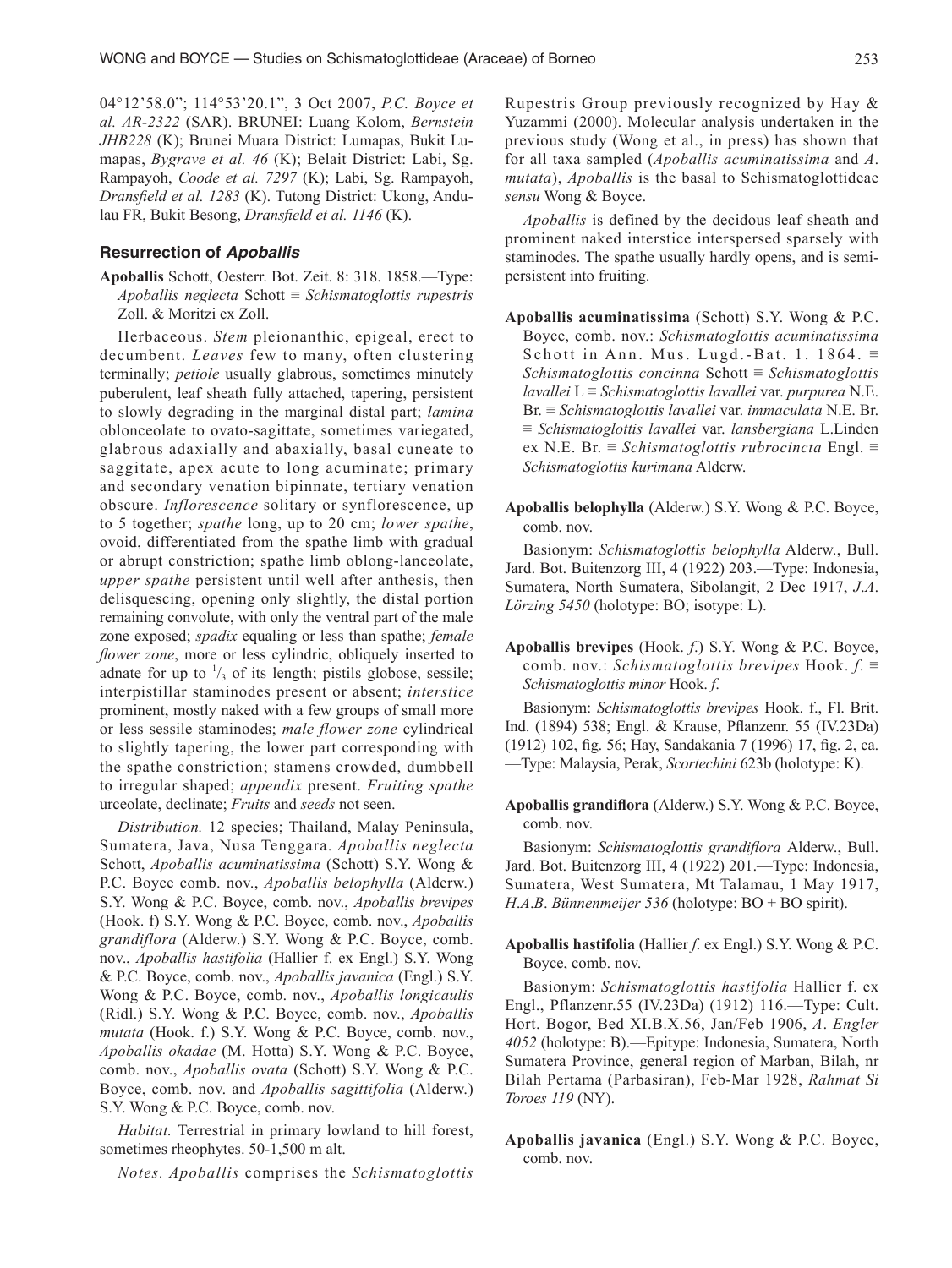Basionym: *Schismatoglottis javanica* Engl, in Engl. & Krause, Pflanzenr. 55 (IV.23Da) (1912) 108 (excl. fig 67); Alderw, Bull. Jard. Bot. 3 (4), (1922) 208.—Type: Java, Cult. Hort. Bogor., *A*. *Engler 4053* (holotype: B)

**Apoballis longicaulis** (Ridl.) S.Y. Wong & P.C. Boyce, comb. nov.: *Schismatoglottis longicaulis* Ridl. ≡ *Schismatoglottis forbesii* Engl.

Basionym: *Schismatoglottis longicaulis* Ridl., J. Bot. 40 (1902) 37; Engl., Pflanzenr. 55 (IV.23Fda) (1912) 103; Rendle, J. Bot. 63 (1925) 125.—Type: Indonesia, Sumatera, Lampung, G. Trang, Jul 1880, *H*.*O*. *Forbes 1491* (holotype: BM, delet.; isotype: CAL).

**Apoballis mutata** (Hook. f.) S.Y. Wong & P.C. Boyce, comb. nov.: *Schismatoglottis mutata* Hook.*f*. ≡ *Schismatoglottis linguiformis* Engl. ≡ *Schismatoglottis batoensis* Engl. ≡ *Schismatoglottis ridleyana* Engl. ≡ *Schismatoglottis rotundifolia* Engl. ≡ *Schismatoglottis monticola* Alderw. ≡ *Schismatoglottis leptophylla* Alderw., Bull. ≡ *Schismatoglottis brooksii* Alderw.

Basionym: *Schismatoglottis mutata* Hook. f., Fl. Brit. Ind. 6 (1894) 538; Ridl., Materials Fl. Mal. Pen. 3 (1907) 32 & Fl. Mal. Pen. 5 (1925) 111; Engl., Pflanzenr. 55 (IV.23Da) (1912) 110. Henderson, J. Malayan Br. Roy. Asiat. Soc. 5 (1927) 275 & J. Malayan Br. Roy. Asiat. Soc. 17 (1939) 84; Chin, Gard. Bull. Sing. 35 (1982) 182; Hay, Sandakania 7 (1996) 19, fig. 2, D.—Type: Malaysia, Perak, Bukit Larut, *King's Collector* 4443 (K lecto, CAL isolecto; selected by Hay, 1996).

**Apoballis okadae** (M. Hotta) S.Y. Wong & P.C. Boyce, comb. nov.

Basionym: *Schismatoglottis okadae* M. Hotta, Contr. Biol. Lab. Kyoto Univ. 27 (1987) 151, fig. 1; van Steenis, Allertonia 4 (1987) 293.—Type: Indonesia, Sumatera, Sumatera Barat, Karang Puteh, 16 Feb 1981, *M*. *Hotta & H*. *Okada 276* (holotype: KYO; isotype: BO).

**Apoballis ovata** (Schott) S.Y. Wong & P.C. Boyce, comb. nov.: *Schismatoglottis ovata* Schott ≡ *Schismatoglottis sylvestris* Alderw. ≡ *Schismatoglottis sylvestris* var. *subcordata* Alderw.

Basionym: *Schismatoglottis ovata* Schott, Ann. Mus. Lugd.- Bat. 1 (1863) 125. – Type: Indonesia, 'Borneo' [almost certainly Sumatera], *Korthals s*.*n*. (holotype: L, 2 sheets).

**Apoballis rupestris** (Zoll. & Moritzi ex Zoll.) S.Y. Wong & P.C. Boyce, comb. nov.: *Schismatoglottis rupestris* Zoll. ≡ *Schismatoglottis latifolia* Miq. ≡ *Apoballis neglecta* Schott ≡ *Schismatoglottis latifolia* Miq. var. *rubescens* Engl. ≡ *Schismatoglottis treubii* Engl. ≡ *Schismatoglottis wigmannii* Engl. ≡ *Schismatoglottis treubii* forma *viridipes* Alderw.

Basionym: *Schismatoglottis rupestris* Zoll., Syst. Verz. 1 (1854) 77; Miq., Fl. Ind. Bat. 3 (1856) 214; Schott, Syn. Aroid. (1856) 120; Engl., in A. & C. DC., Monogr. phan. 2 (1879) 350; Engler, Bot. Jahrb. Syst. 25 (1898) 19; Koord., Exkurs.-Fl. Java 1 (1911) 259; Backer, Beknopte Fl. Java 17 (1957) 33; Bakh.f. & Koster, in Blumea 12 (1963) 67; Backer & Bakh.f., Fl. Java 3 (1968) 116.—Type: Java, Bogor, *Zollinger 84* (holotype: L; isotype: P).

**Apoballis sagittifolia** (Alderw.) S.Y. Wong & P.C. Boyce, comb. nov.: *Schismatoglottis sagittifolia* Alderw.

Basionym: *Schismatoglottis sagittifolia* Alderw., Bull. Jard. Bot. Buitenzorg III, 4 (1922) 204.—Type: Indonesia, Sumatera, West Sumatera, Ophir Distr., West of Taloe, 8 Apr 1917, *H*.*A*.*B*. *Bünnenmeijer 64* (holotype: BO + BO spirit).

### *Schismatoglottis sensu* **Wong & Boyce**

The resurrection of *Philonotion* Schott (Wong et al., in press) and the genera dealt with above leaves a core *Schismatoglottis* that is so far monophyletically supported. *Schismatoglottis* now comprises the Calyptrata Group, Multiflora Group, Tecturata Group, Asperata Group and Corneri Group *sensu* Hay & Yuzammi (2000). The taxonomy and systematics of the Multiflora and Asperata Groups is currently under review by the authors.

**Acknowledgements.** This study is funded by the Ministry of Higher Education, Malaysia by fundamental research grant scheme No. FRGS/01(04)/609/2006(42) under Sarawak Forestry Department Research Permit No. NPW.907.4.2(I)-101 & Park Permit No. 58/20076. The collaboration and support of the Sarawak Forestry Department, the Forest Research Centre (Kuching), and the Sarawak Biodiversity Centre are appreciated.

#### **LITERATURE CITED**

- Bogner, J. and A. Hay. 2000. Schismatoglottideae (Araceae) in Malesia 2: *Aridarum*, *Bucephalandra*, *Phymatarum* and *Piptospatha*. Telopea **9(1):** 179-222.
- Boyce, P.C. and S.Y. Wong. 2008. Studies on Schismatoglottideae (Araceae) of Borneo VII: *Schottarum* and *Bakoa*, two new genera from Sarawak, Malaysian Borneo. Bot. Stud. **49:** 393-404.
- Hay, A. and Yuzammi. 2000. Schismatoglottideae (Araceae) in Malesia I—*Schismatoglottis*. Telopea **9 (1):** 1-177.
- Wong, S.Y., P.C. Boyce, O. Ahmad Sofiman, and C.P. Leaw. 2010. Molecular phylogeny of tribe Schismatoglottideae based on two plastid markers and recognition of a new tribe, Philonotieae, from the neotropics. *Taxon*. In press.